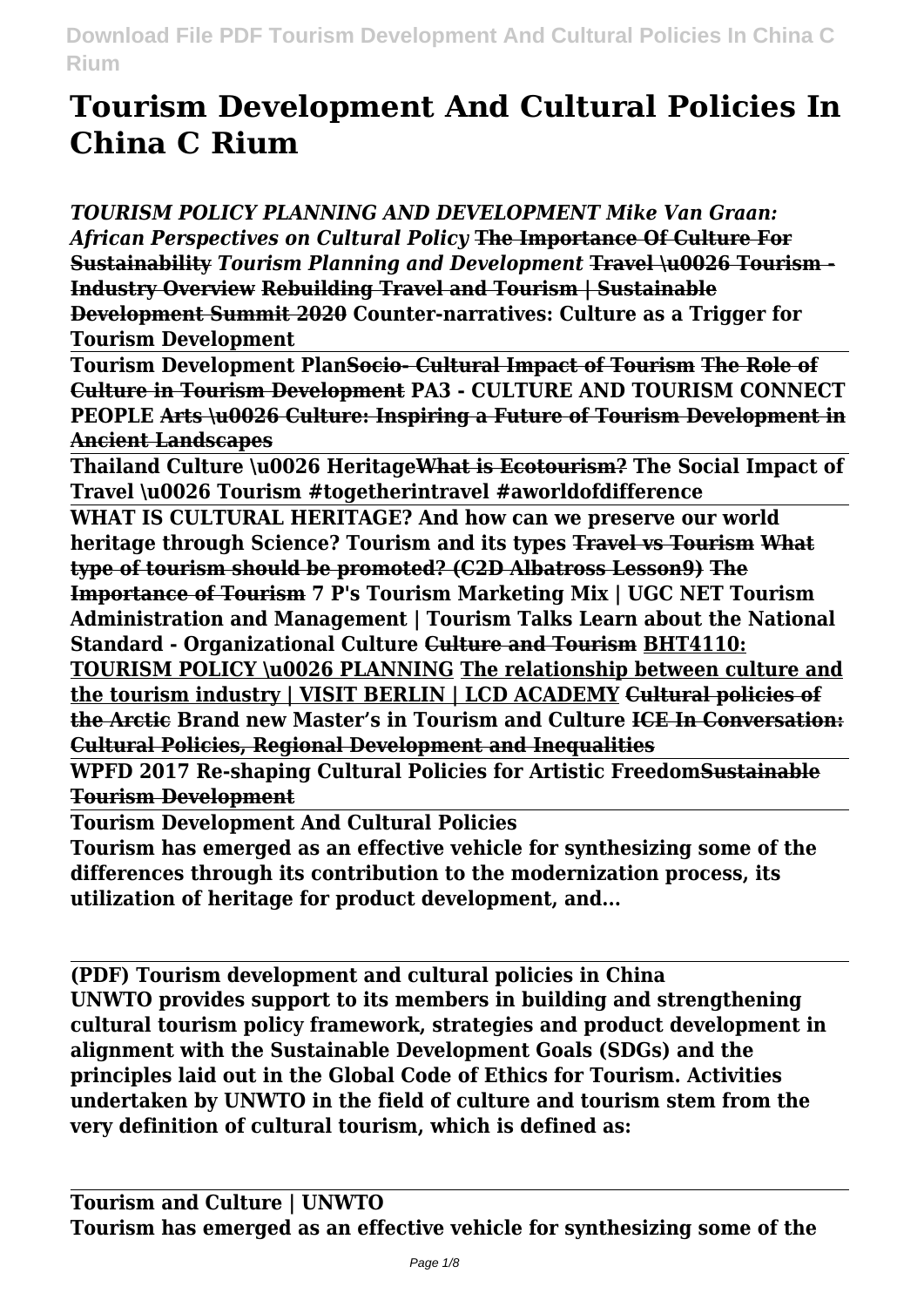**differences through its contribution to the modernization process, its utilization of heritage for product development, and its role in meeting some socialist objectives.**

**Tourism development and cultural policies in China ... Cultural tourism opportunities, identified as a major pathway to improved living stan- dards, have been a key in bringing minority communities into main- stream tourism development. 374 CULTURAL POLICIES Swain (1989, 1993) documented the involvement of the Sani min- ority of Lunan Yi Autonomous County in tourism from 1949 to the present time.**

**Tourism development and cultural policies in China ... tion of tourism policies and activities - that is to say, their understanding of culture and their sustainability - which involves the participation of communities in the pres- ervation and enhancement of cultural heritage in the long term.**

**Tourism, culture and sustainable development; 2006 15. The tourism industry should promote projects, which are compatible with the cultural identity of the local population's way of life. Furthermore, the tourism sector should always make sure it...**

**TOURISM AND SUSTAINABLE DEVELOPMENT**

**Government Tourism Policy 7 2. Summary This section summarises the visitor economy's importance to the UK, and how the Government plans to help tourism achieve its potential as a central part of Britain's growth strategy. 2.1 The Importance Of Tourism To Britain Tourism is an often underestimated but tremendously important sector of the UK ...**

**Government Tourism Policy**

**Global Code of Ethics for Tourism " Tourism is a genuine driver of solidarity and development. Let us all fully harness its power to bring people and communities together, abiding by the Global Code of Ethics for Tourism. This way tourism can keep delivering better opportunities and sustainable development for millions across the globe.**

**Global Code of Ethics for Tourism | UNWTO The two year Master of Science in Tourism Development & Culture (TourDC) is international in scope whilst having a strong base in Europe. You will develop an awareness of the importance of culture as a set of values**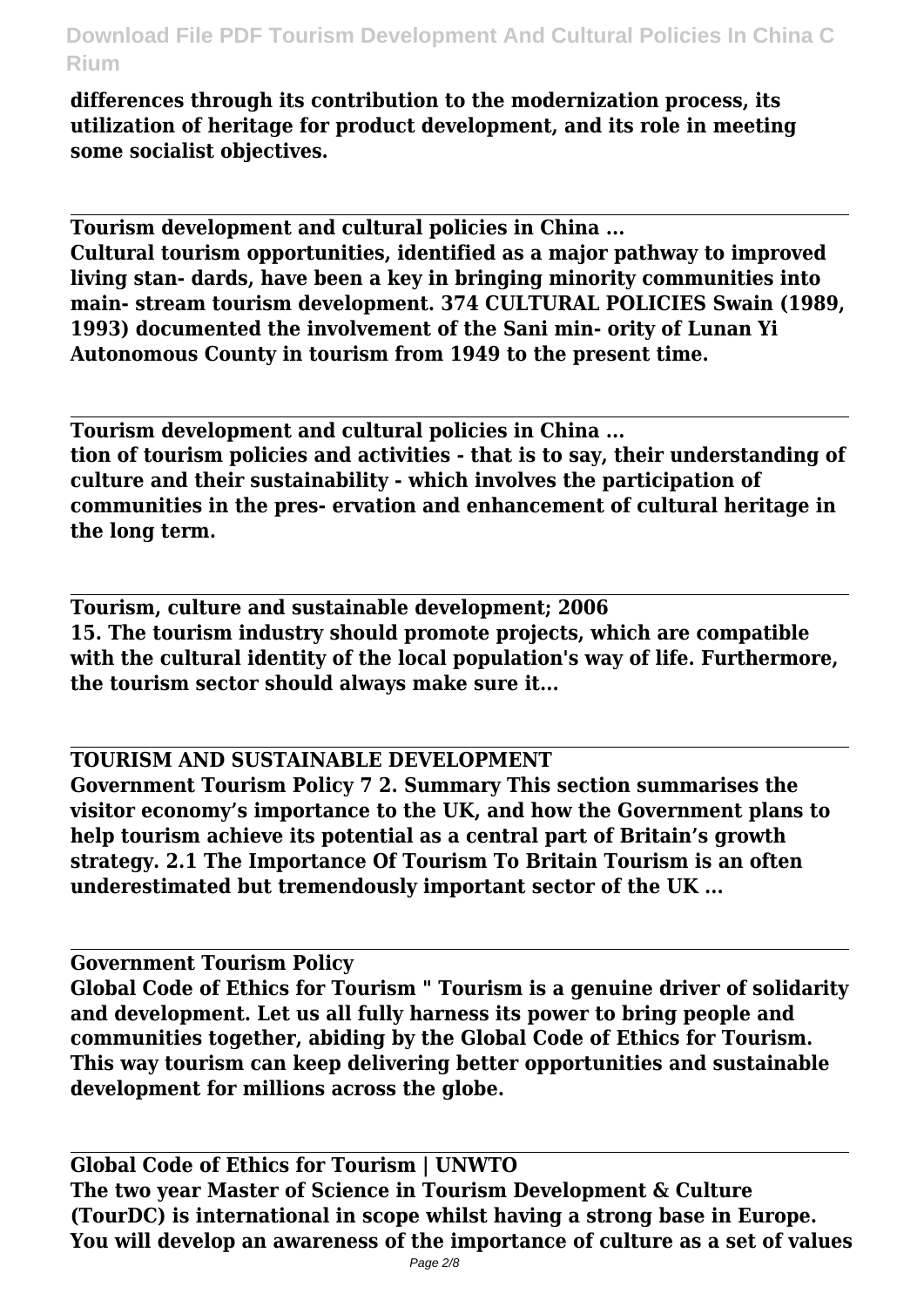**and meanings underpinning societies, as well as culture as an asset to be sold. It recognises the need for sustaining cultural heritage and to grow resilience within communities that wish to develop tourism in an ethically sustainable way by examining the impacts of tourism on ...**

**Tourism Development & Culture ... - University of Glasgow No development can be sustainable without including culture. In September 2015 the United Nations General Assembly adopted the "2030 Agenda for Sustainable Development", with 17 ambitious, universal goals to transform our world. UNESCO ensures that the role of culture is recognized through a majority of the Sustainable Development Goals (SDGs), including those focusing on quality education, sustainable cities, the environment, economic growth, sustainable consumption and production ...**

**Culture for Sustainable Development - UNESCO This two-year Erasmus Mundus Joint Master Degree (EMJMD) explores contemporary theoretical and practical issues in tourism development, with a cultural focus, providing critical analytical skills. Mobility periods will give you the opportunity to study at the University of Glasgow and its worldclass consortium partners.**

**Tourism Development & Culture ... - University of Glasgow Tourism development and cultural policies in China . By T.H.B. Sofield and F.M.S. Li. Abstract. As China actively pursues modernization, the tensions among a rigid application of socialism, the conservatism of tradition, and the demands of economic development threaten to destabilize the nation. All three elemental forces have contradictory ...**

**Tourism development and cultural policies in China - CORE Long-term strategies and policies focused on promoting quality employment and job creation, skills development, entrepreneurship, innovation, effective investment, and integrated regional development, are integral to achieving sustainable and inclusive tourism growth – growth that takes into account current and future economic, social and environmental impacts, and addresses the needs of visitors, the industry, the environment and host communities.**

**Policy Statement - Tourism Policies for Sustainable and ... Tourism and heritage managers should support the contribution of cultural tourism to urban development by: Encouraging local cultural traditions, museums and contemporary creative industries to become part of the**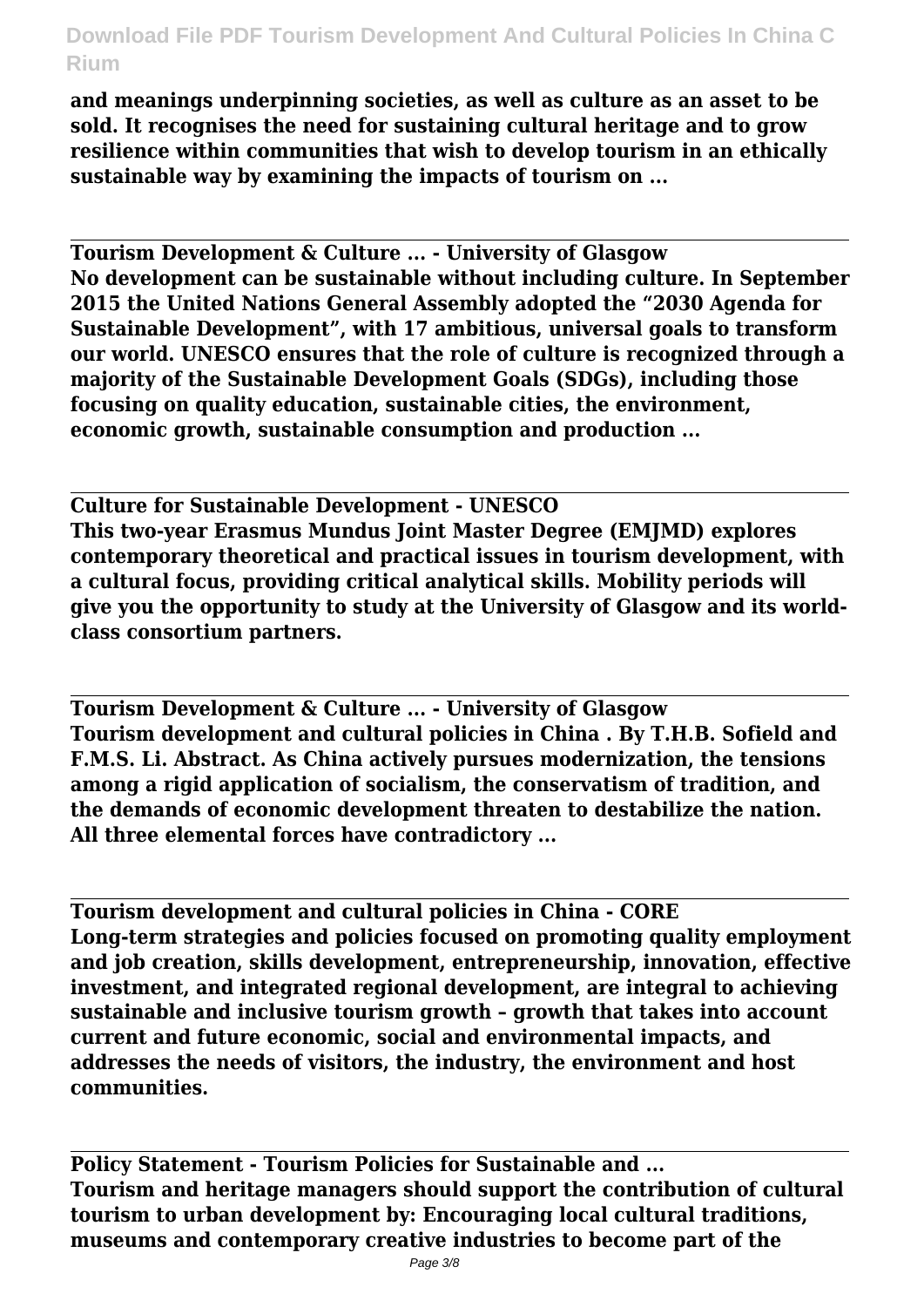**programmes for... Encouraging the regeneration of degraded or redundant industrial ...**

**Cultural Tourism Policy Guidelines & Declaration | World ... It is an exploration of the nature of Botswana's cultural heritage, the politics and policies that underpin that heritage, the development of cultural heritage tourism as a sustainable business, the country's cultural heritage experiences and products, and a confrontation of the hard questions about cultural heritage and the future.**

**Botswana Cultural Heritage and Sustainable Tourism Development Cultural policies designed to support the arts sectors to enhance high value added tourism and to increase lengths of stay and repeat visits are increasingly being adopted by governments worldwide with the support of the tourism and hospitality sector.**

**MA Tourism & Cultural Policy | Goldsmiths, University of ... Based on General assembly resolution 70/193, 2017 was declared as the International Year of Sustainable Tourism for Development. In the 2030 Agenda for Sustainable Development SDG target 8.9, aims to "by 2030, devise and implement policies to promote sustainable tourism that creates jobs and promotes local culture and products".**

**Sustainable tourism .:. Sustainable Development Knowledge ... Many locations are now actively developing their tangible and intangible cultural assets as a means of developing comparative advantages in an increasingly competitive tourism marketplace, and to create local distinctiveness in the face of globalisation.**

**The Impact of Culture on Tourism - OECD** managing the social, cultural ancJ environmental consequences of tourism. **In an histo.rical cunLext tourism must be seen as a very recent phenomenon. Indeed its real <:1.rowth in New Zealand from the late 1950's and the introclllction of jet grows airline services. Concern for: social and cultural impacts is even more**

*TOURISM POLICY PLANNING AND DEVELOPMENT Mike Van Graan: African Perspectives on Cultural Policy* **The Importance Of Culture For Sustainability** *Tourism Planning and Development* **Travel \u0026 Tourism -**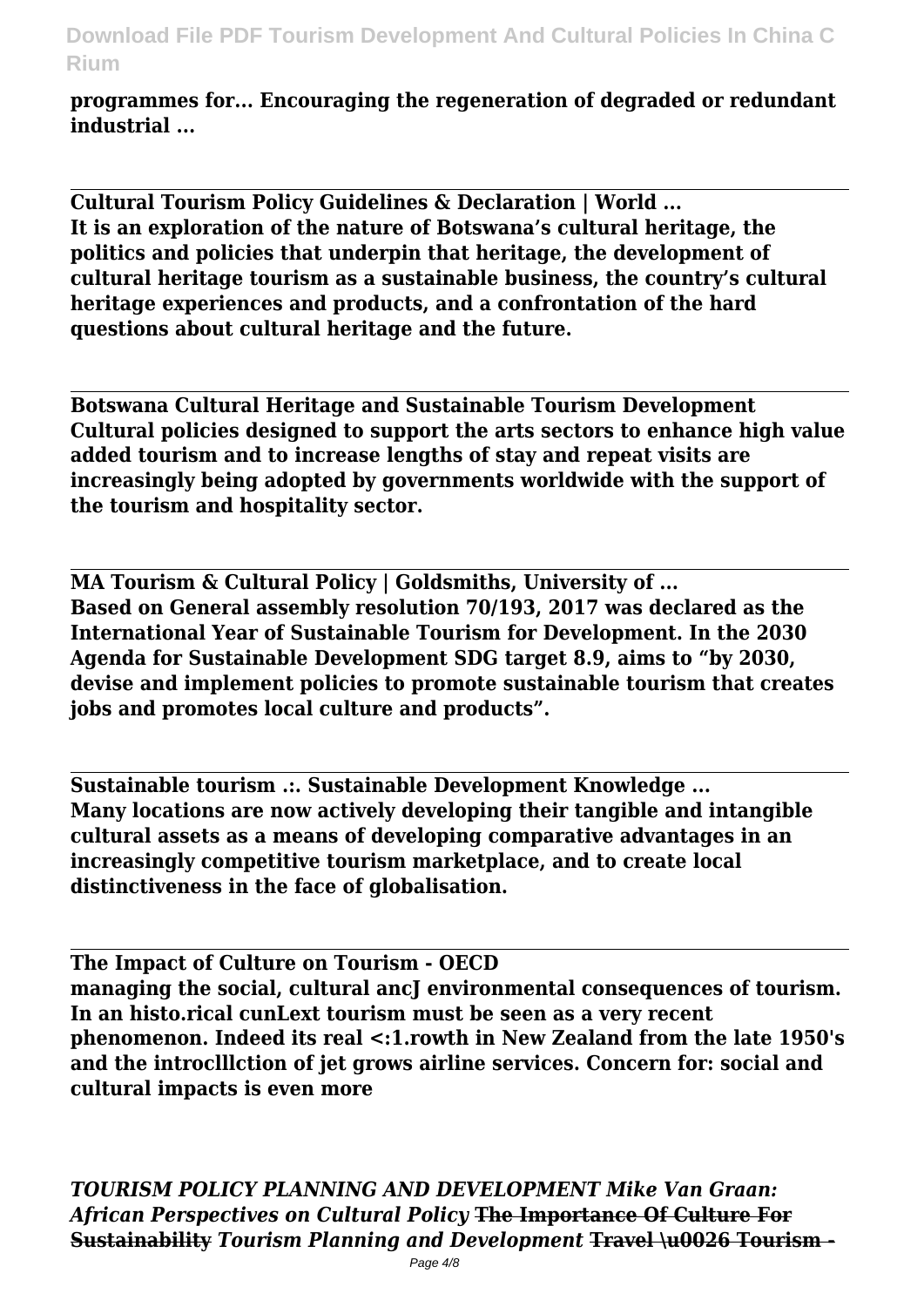**Industry Overview Rebuilding Travel and Tourism | Sustainable Development Summit 2020 Counter-narratives: Culture as a Trigger for Tourism Development**

**Tourism Development PlanSocio- Cultural Impact of Tourism The Role of Culture in Tourism Development PA3 - CULTURE AND TOURISM CONNECT PEOPLE Arts \u0026 Culture: Inspiring a Future of Tourism Development in Ancient Landscapes**

**Thailand Culture \u0026 HeritageWhat is Ecotourism? The Social Impact of Travel \u0026 Tourism #togetherintravel #aworldofdifference**

**WHAT IS CULTURAL HERITAGE? And how can we preserve our world heritage through Science? Tourism and its types Travel vs Tourism What type of tourism should be promoted? (C2D Albatross Lesson9) The Importance of Tourism 7 P's Tourism Marketing Mix | UGC NET Tourism Administration and Management | Tourism Talks Learn about the National Standard - Organizational Culture Culture and Tourism BHT4110: TOURISM POLICY \u0026 PLANNING The relationship between culture and the tourism industry | VISIT BERLIN | LCD ACADEMY Cultural policies of the Arctic Brand new Master's in Tourism and Culture ICE In Conversation: Cultural Policies, Regional Development and Inequalities**

**WPFD 2017 Re-shaping Cultural Policies for Artistic FreedomSustainable Tourism Development**

**Tourism Development And Cultural Policies**

**Tourism has emerged as an effective vehicle for synthesizing some of the differences through its contribution to the modernization process, its utilization of heritage for product development, and...**

**(PDF) Tourism development and cultural policies in China UNWTO provides support to its members in building and strengthening cultural tourism policy framework, strategies and product development in alignment with the Sustainable Development Goals (SDGs) and the principles laid out in the Global Code of Ethics for Tourism. Activities undertaken by UNWTO in the field of culture and tourism stem from the very definition of cultural tourism, which is defined as:**

**Tourism and Culture | UNWTO**

**Tourism has emerged as an effective vehicle for synthesizing some of the differences through its contribution to the modernization process, its utilization of heritage for product development, and its role in meeting some socialist objectives.**

**Tourism development and cultural policies in China ... Cultural tourism opportunities, identified as a major pathway to improved living stan- dards, have been a key in bringing minority communities into**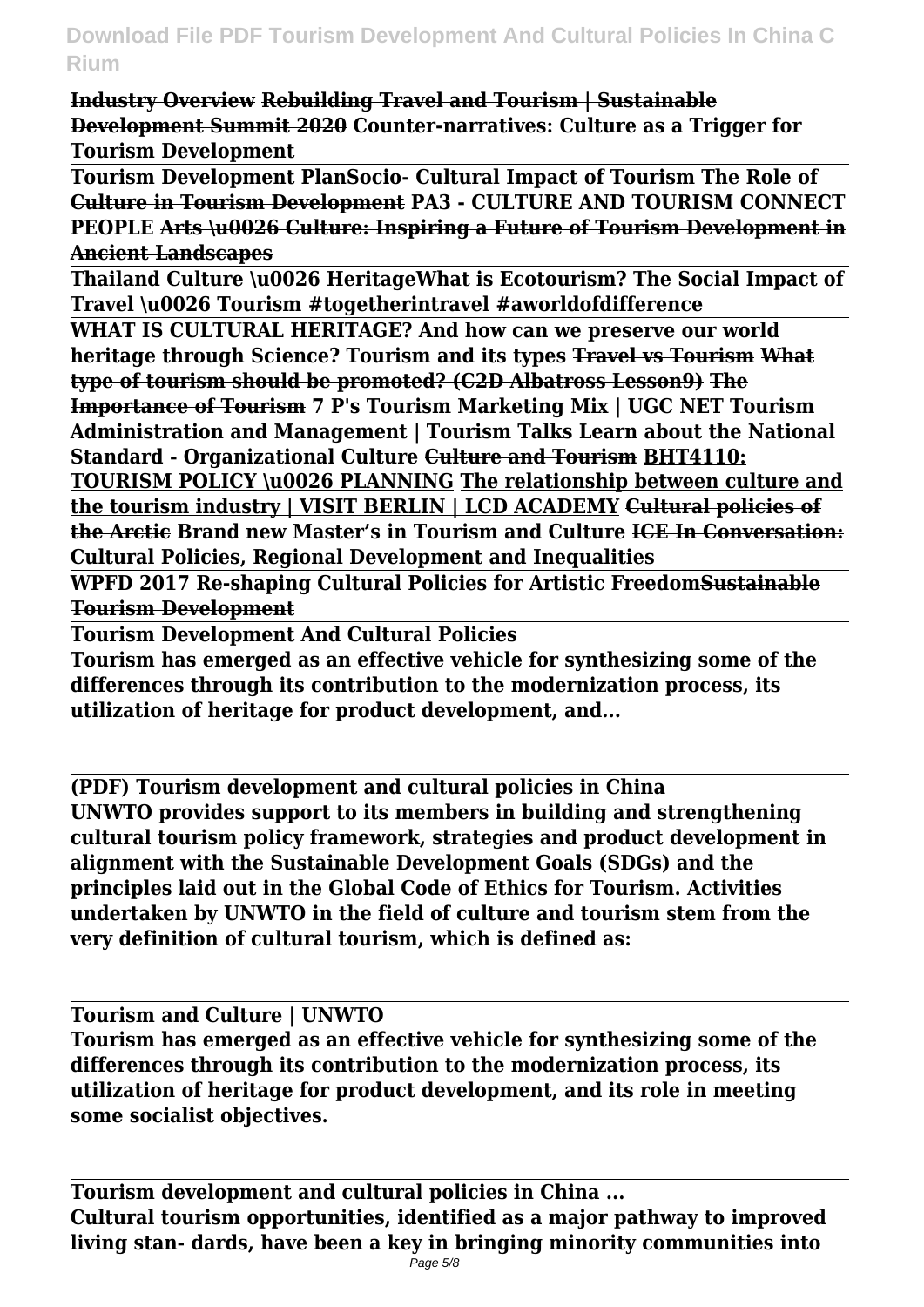**main- stream tourism development. 374 CULTURAL POLICIES Swain (1989, 1993) documented the involvement of the Sani min- ority of Lunan Yi Autonomous County in tourism from 1949 to the present time.**

**Tourism development and cultural policies in China ... tion of tourism policies and activities - that is to say, their understanding of culture and their sustainability - which involves the participation of communities in the pres- ervation and enhancement of cultural heritage in the long term.**

**Tourism, culture and sustainable development; 2006 15. The tourism industry should promote projects, which are compatible with the cultural identity of the local population's way of life. Furthermore, the tourism sector should always make sure it...**

### **TOURISM AND SUSTAINABLE DEVELOPMENT**

**Government Tourism Policy 7 2. Summary This section summarises the visitor economy's importance to the UK, and how the Government plans to help tourism achieve its potential as a central part of Britain's growth strategy. 2.1 The Importance Of Tourism To Britain Tourism is an often underestimated but tremendously important sector of the UK ...**

#### **Government Tourism Policy**

**Global Code of Ethics for Tourism " Tourism is a genuine driver of solidarity and development. Let us all fully harness its power to bring people and communities together, abiding by the Global Code of Ethics for Tourism. This way tourism can keep delivering better opportunities and sustainable development for millions across the globe.**

**Global Code of Ethics for Tourism | UNWTO The two year Master of Science in Tourism Development & Culture (TourDC) is international in scope whilst having a strong base in Europe. You will develop an awareness of the importance of culture as a set of values and meanings underpinning societies, as well as culture as an asset to be sold. It recognises the need for sustaining cultural heritage and to grow resilience within communities that wish to develop tourism in an ethically sustainable way by examining the impacts of tourism on ...**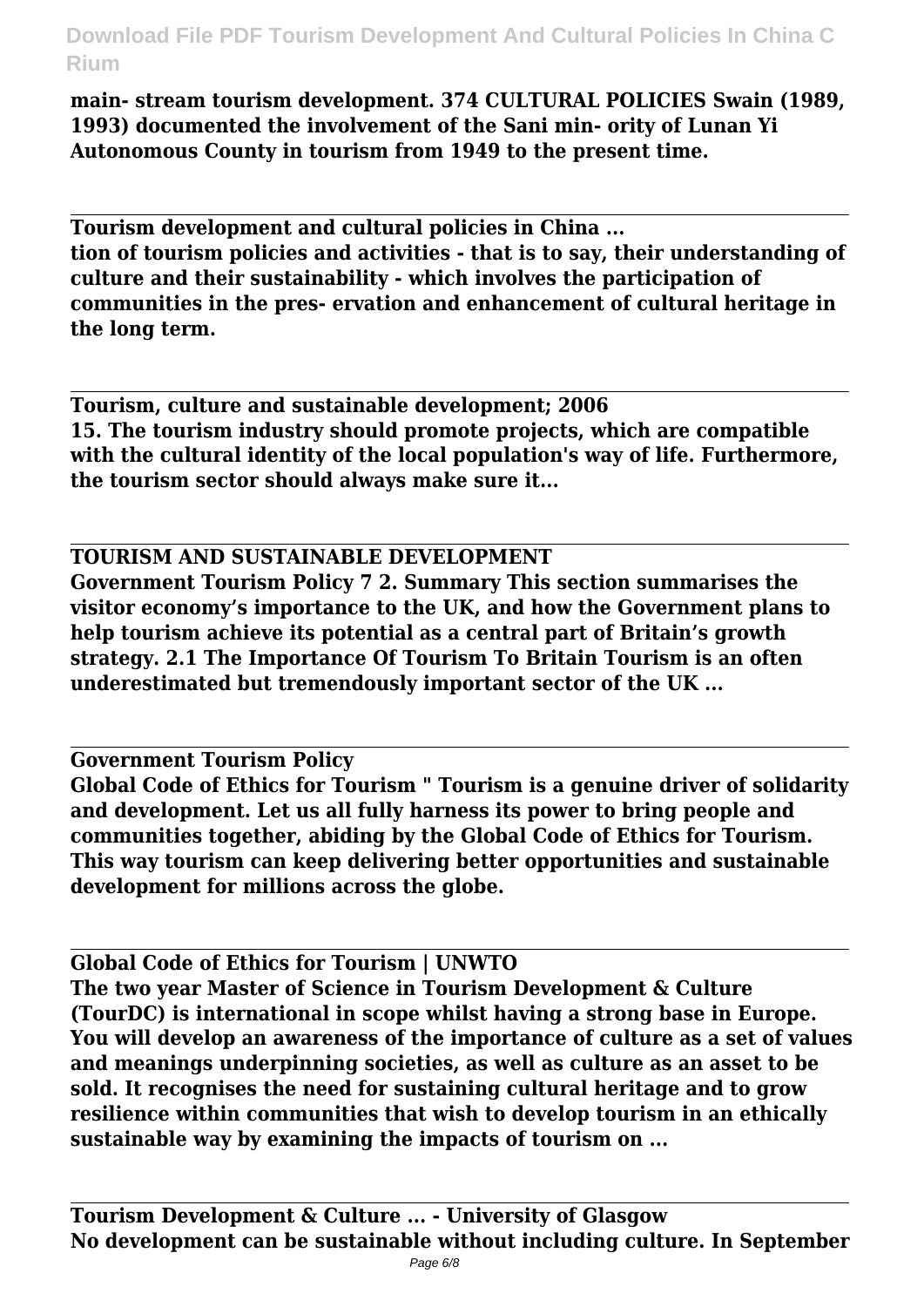**2015 the United Nations General Assembly adopted the "2030 Agenda for Sustainable Development", with 17 ambitious, universal goals to transform our world. UNESCO ensures that the role of culture is recognized through a majority of the Sustainable Development Goals (SDGs), including those focusing on quality education, sustainable cities, the environment, economic growth, sustainable consumption and production ...**

**Culture for Sustainable Development - UNESCO This two-year Erasmus Mundus Joint Master Degree (EMJMD) explores contemporary theoretical and practical issues in tourism development, with a cultural focus, providing critical analytical skills. Mobility periods will give you the opportunity to study at the University of Glasgow and its worldclass consortium partners.**

**Tourism Development & Culture ... - University of Glasgow Tourism development and cultural policies in China . By T.H.B. Sofield and F.M.S. Li. Abstract. As China actively pursues modernization, the tensions among a rigid application of socialism, the conservatism of tradition, and the demands of economic development threaten to destabilize the nation. All three elemental forces have contradictory ...**

**Tourism development and cultural policies in China - CORE Long-term strategies and policies focused on promoting quality employment and job creation, skills development, entrepreneurship, innovation, effective investment, and integrated regional development, are integral to achieving sustainable and inclusive tourism growth – growth that takes into account current and future economic, social and environmental impacts, and addresses the needs of visitors, the industry, the environment and host communities.**

**Policy Statement - Tourism Policies for Sustainable and ... Tourism and heritage managers should support the contribution of cultural tourism to urban development by: Encouraging local cultural traditions, museums and contemporary creative industries to become part of the programmes for... Encouraging the regeneration of degraded or redundant industrial ...**

**Cultural Tourism Policy Guidelines & Declaration | World ... It is an exploration of the nature of Botswana's cultural heritage, the politics and policies that underpin that heritage, the development of cultural heritage tourism as a sustainable business, the country's cultural**